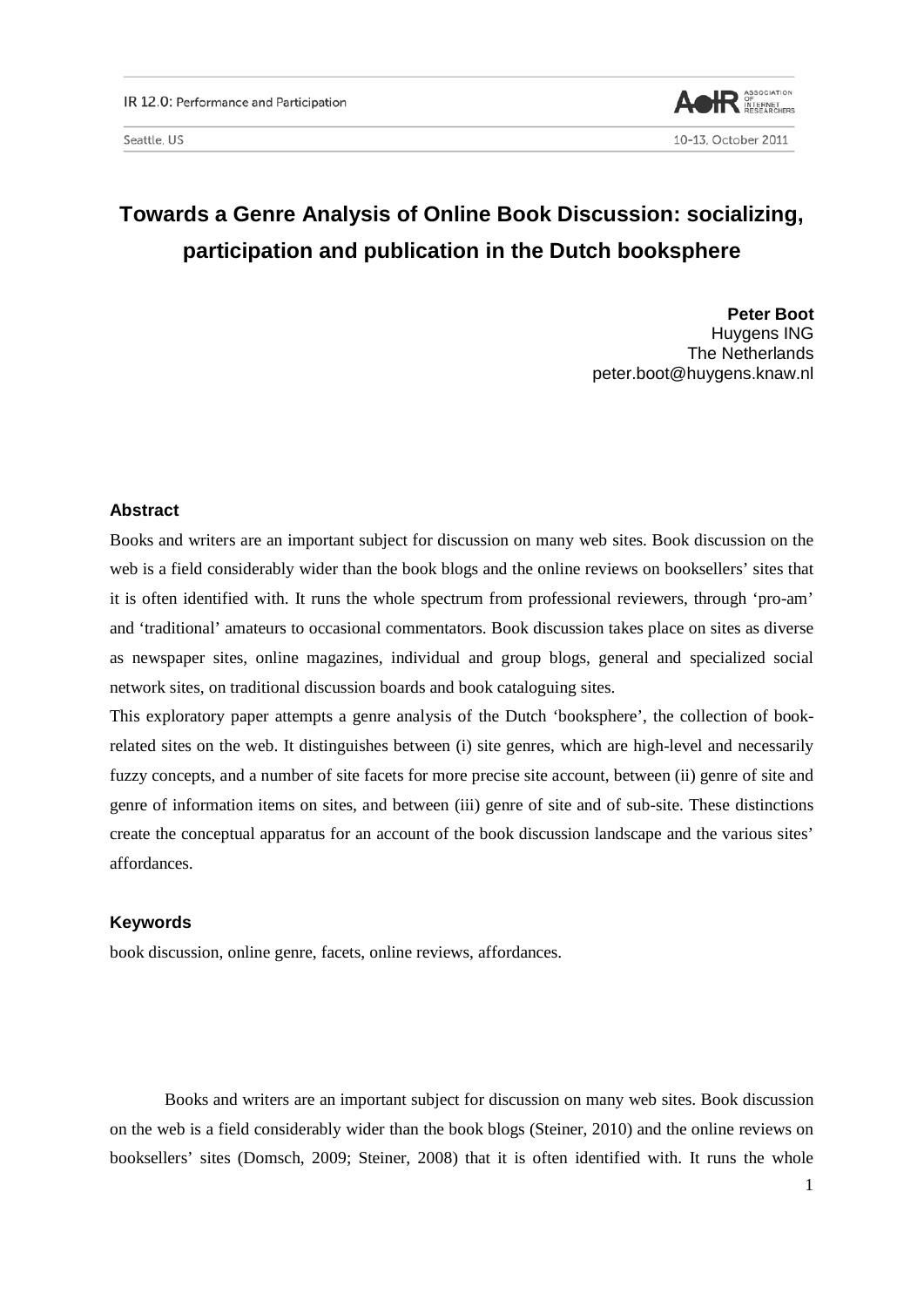

spectrum from professional reviewers, through 'pro-am' (Leadbeater & Miller, 2004) and 'traditional' amateurs to occasional commentators. Book discussion takes place on sites as diverse as newspaper sites, online magazines, individual and group blogs, general and specialized social network sites, on traditional discussion boards and book cataloguing sites.

Scholarly interest in online book discussion up to now has tended to focus on individual genres, without taking into account the wider context within which discussion takes place. Researchers have used the discussions as a basis for book recommendations (Dietz, 2010), assessed ratings' effects on sales (Verboord, 2010) and looked into the canonizing role of webloggers as 'public readers' (Grafton, 2010). In the present paper, I will give what is as far as I know the first attempt at an overview of the online book discussion landscape, based on the situation of the Dutch-language web sphere. I will first introduce the web book discussion landscape, then discuss site genres, other site characteristics and site affordances respectively, and draw some conclusions.

The size of what I will call the booksphere – the collection of book-related sites on the web – obviously precludes any attempt at complete coverage. My method of collecting sites has been simple. Based on a list of relevant sites collected over time, I followed links from these sites. I tried to categorize the sites that I encountered in a number of respects. Once I encountered a sort of site I had already seen a number of times, I ignored it, as I was seeking not for a representative sample but for an exploratory overview of the way the web is used for book discussion.

For the purposes of this paper I limit myself to sites that are publicly accessible on the web. Full participation will often require some sort of registration, but if inspection of the site's content is limited to members I will ignore the site. Sites should be either in Dutch or targeted substantially towards a Dutch-language audience. I exclude scholarly discussion. Sites need not be exclusively concerned with books; I include lifestyle-oriented sites where books are one subject among others. The discussed books include non-fiction, but where the subject moved to areas like gardening, body care or sports I lost interest. Textbooks are also out of scope.

Though my interest here is primarily in book discussion, I take into account other book related sites, such as book news sites and book summary sites. The reason for this is that I assume the way people discuss books, with its consequences for books' popularity, is very much influenced by and reflected in other online book coverage. For the same reasons, I take into account both amateur and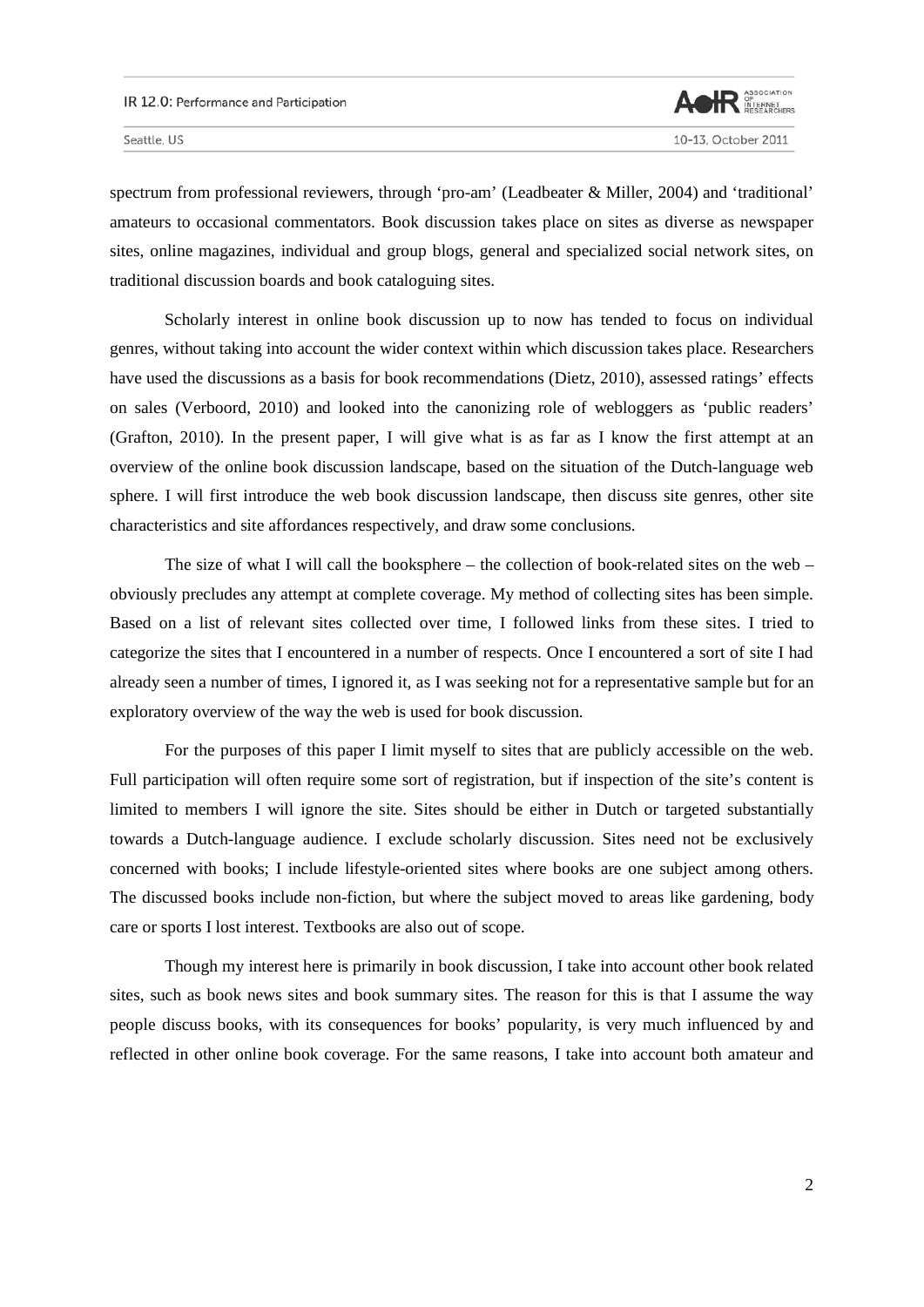

expert contributions, both volunteer and more formal organizations and both commercially and non-commercially motivated writing.<sup>[1](#page-2-0)</sup>

## **Book Discussion Landscape**

It is impossible to estimate with any accuracy the size of the (Dutch) book discussion websphere, be it in terms of number of sites, in number of participants or in number of postings. What is more, given the diversity of the sites and the reviews they host, the significance of an overall estimate would be very limited. Some of the sites see themselves as replacing or supplementing traditional newspaper reviews, and for these sites to host 500 reviews or more is clearly significant.<sup>[2](#page-2-1)</sup> This is hard to compare with the numbers of messages on message boards, where a single message may represent no more than one turn in a conversation. Still, the largest message board based book discussion site, *Ezzulia*, contains 340000 messages written by (now) 2500 registered users. There are at least 5 other forums having close to a 100000 or more messages.<sup>[3](#page-2-2)</sup> Two of the book-oriented social networking sites claim a number of 'reviews' (anything between an exclamation and a traditional review) around 17000 and a membership around 7500.<sup>[4](#page-2-3)</sup> But the significance of the phenomenon is as much in its diversity as in its numbers: the sites that host the discussions are quite diverse as to site genre, discussed book genre, sorts of discussion facilitated, and the affordances of participation.

From a literary perspective book discussion sites are often discussed in terms of how they compare to traditional book reviewing and how they may affect it (McDonald, 2007). Sites have been criticized for being superficial (Kirsch, 2007) and for not sufficiently engaging in 'practices of resistance' (Chaves, 2008). In a debate that has at times become quite heated, book bloggers have been accused of being untrustworthy and self-centered (Bendel, 2009; Weber, 2007). An exclusive focus on this question, however, is reductive. The various book discussion platforms have very different characteristics in terms of their potential for information exchange, knowledge creation, discussion and publication. To evaluate all book discussion in terms of literary criticism is to miss much of its point. However, the role of the literary critic as a gatekeeper for literary fame is well established

<span id="page-2-0"></span><sup>1</sup> All websites were checked July 10-15, 2011.

<span id="page-2-1"></span><sup>2</sup> *Recensieweb* ('Web of reviews', [http://www.recensieweb.nl/\)](http://www.recensieweb.nl/): 1100 reviews. *Literair Nederland* ('Literary Netherlands', [http://www.literairnederland.nl/\)](http://www.literairnederland.nl/): 500 reviews.

<span id="page-2-2"></span><sup>3</sup> Numbers as reported by the forums. *Foreign Fantasy*, [http://www.ff-leesclub.nl/forum/,](http://www.ff-leesclub.nl/forum/) *Wizard Zone*, [http://www.wizardzone.nl/ipb/index.php?act=idx,](http://www.wizardzone.nl/ipb/index.php?act=idx) *Fantasy Realm*, [http://www.fantasy-realm.nl/forum/,](http://www.fantasy-realm.nl/forum/) *Pure Fantasy*, [http://www.purefantasy.nl/forum/,](http://www.purefantasy.nl/forum/) and *Boekmeter*, [http://www.boekmeter.nl/forum/.](http://www.boekmeter.nl/forum/) 

<span id="page-2-3"></span><sup>4</sup> 'Entertainment community' *Dizzie.nl* [\(http://www.dizzie.nl/\)](http://www.dizzie.nl/) and *watleesjij.nu* ('what are you reading now', a 'community for booklovers', [http://watleesjijnu.nl\)](http://watleesjijnu.nl/).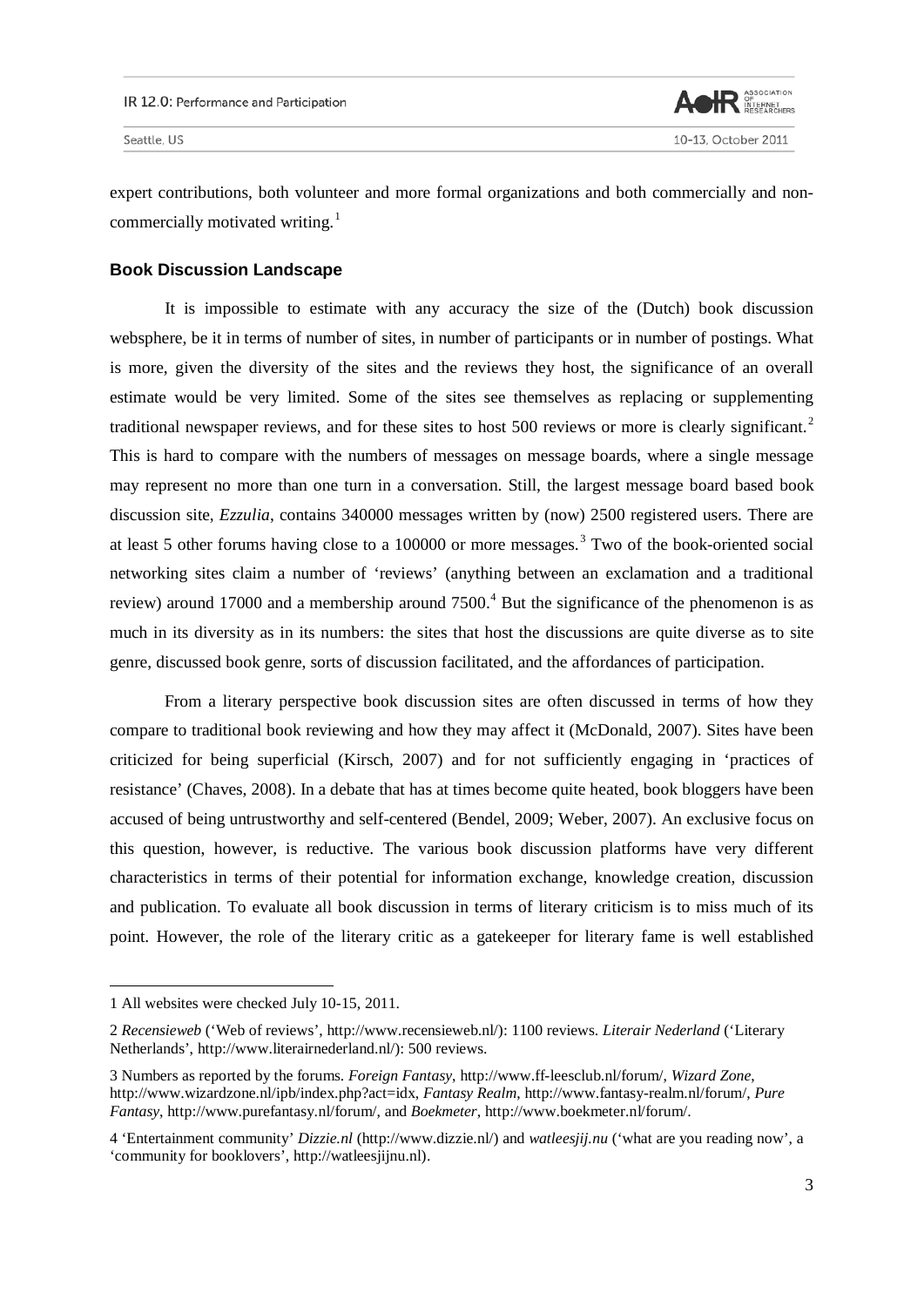

l

(Rosengren, 1987; Van Rees, 1983). One of the reasons why the move of book reviewing to the net is interesting is the fact that much of this gate-keeping work is now done in public, and therefore amenable to study. That in the process criticism itself is changing, is another reason why research is appropriate, whether we consider the change to be a form of democratization or as a lowering of standards.

From the perspective of internet studies, book discussions can be seen as user-generated content and can be studied as such. Parts of the booksphere can be characterized along the lines of the produsage process described by Bruns (2008).<sup>[5](#page-3-0)</sup> But book sites can't be adequately described just in terms of the book reviews they produce. There is a number of book talk sites explicitly intended for social networking.<sup>[6](#page-3-1)</sup> Moreover, many of the older discussion forums are social networking sites *avant la lettre*, and the discussions' point is the creation and maintenance of a community just as much as the discussions' content (Ridings & Gefen, 2004). Discussion of books can also be a vehicle for identity work, for which weblogs perhaps provide the most suitable platform (Schmidt, 2007; Van Dijck, 2004). On the other hand, there are also platforms that provide monetary incentives to reviewers. Remarkably, among the paid reviews are those with highest social status (printed literary criticism in serious newspapers) and reviews on consumer opinion portals.

One of the most fascinating aspects of the booksphere is its interconnectedness. In their profiles, members of the *Ezzulia* forum can point to a personal web site, and among these websites we find weblogs, online book shops (self-owned or private corners in large online booksellers), profiles on general-purpose or book-focused social network sites, and writers' sites (of members who are professional writers). Book bloggers refer to other bookblogs in their blog roll. Online magazines commission reviews from book bloggers. The booksphere is like a town, where each person has his own dwelling (weblog), but where people also assemble in larger buildings, to propound and listen (formal reviews), to deliberate (some forums), to chat (other forums), to be entertained (some e-zines) or to sell (bookshops). It is especially the community residing in the connections between sites that should be interesting to study from an internet research perspective (Efimova, Hendrick, & Anjewierden, 2005; Hodkinson, 2007). The present paper can be seen as a preliminary to that research.

<span id="page-3-0"></span><sup>&</sup>lt;sup>5</sup> Probabilistic problem-solving, no hierarchy, granular tasks and shared content.

<span id="page-3-1"></span><sup>&</sup>lt;sup>6</sup> Such as *LibraryThing* and *watleesjijnu.nl* ('What are you reading now', [http://watleesjij.nu/\)](http://watleesjij.nu/).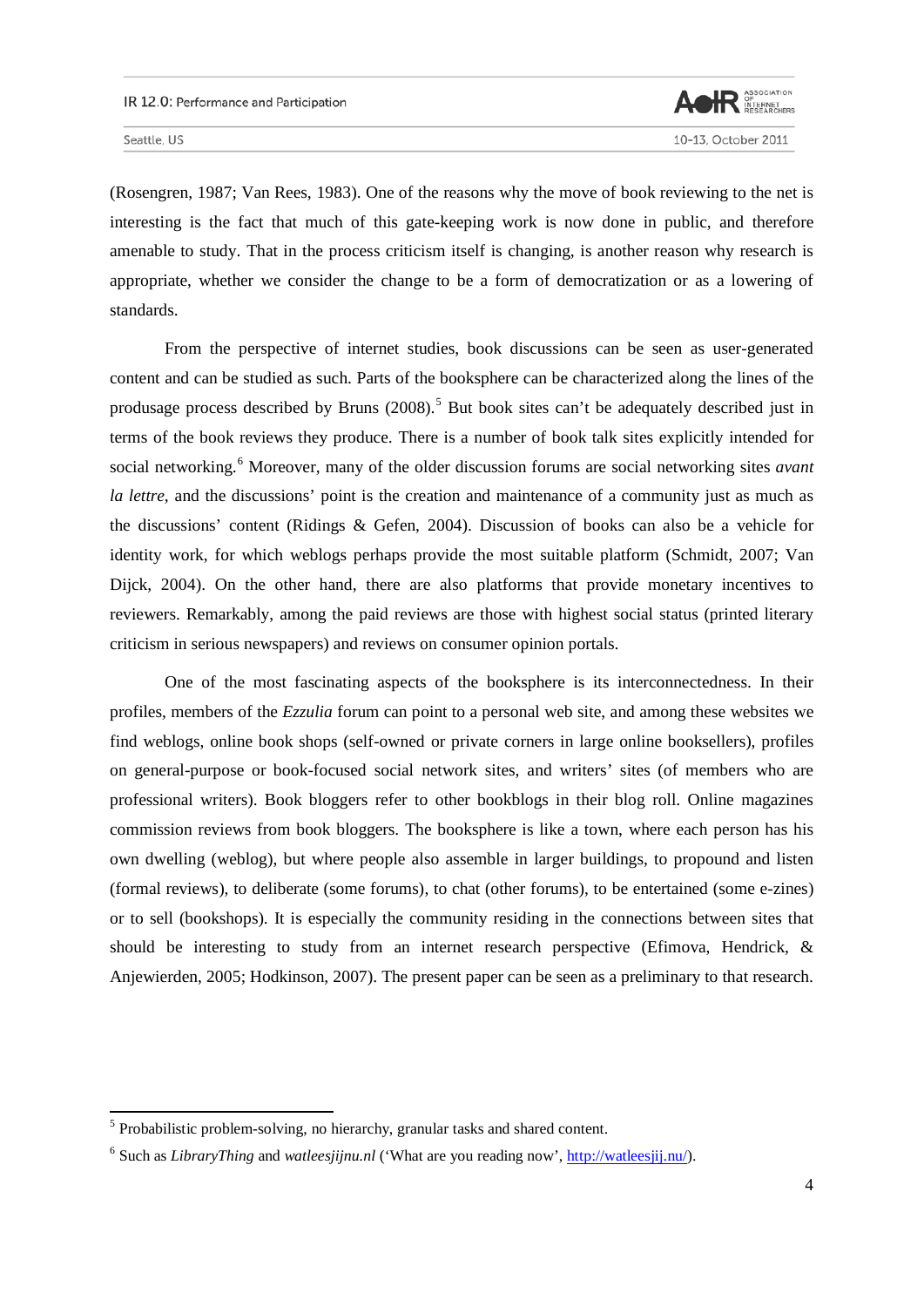

#### **Book site genres**

Genres, according to the definition of Orlikowsi and Yates (1994), are "a distinctive type of communicative action, characterized by a socially recognized communicative purpose and common aspects of form". Recognizing genre is important for efficient document processing (Crowston, 2010). Much of the work on internet genre has been motivated by the desire to enhance automated document processing, e.g. in information retrieval. For the purposes of this paper, however, genre is not primarily used to speed up processing of individual documents or sites, but rather to help form a highlevel overview of the booksphere as a whole.

However, trying to catch all relevant distinctions in a single genre hierarchy will create an unwieldy and unusable set of categories. As has been argued by among others (Crowston & Kwasnik, 2004), a single set of labels is not sufficient for describing a multidimensional concept such as genre. Genre includes aspects of content, purpose and form, and an independent description of the separate dimensions creates flexibility and expressiveness. A faceted classification scheme for computer mediated discourse was proposed by Herring (2007). Below I will propose a modified version of her classification scheme for use in describing the booksphere. This faceted description does not do away with the need for genre, however. Faceted classification creates low-level, precise and detailed description; high-level and somewhat fuzzy concepts such as genre labels remain useful for orientation and navigation.

Assigning genre to internet sites is not a trivial undertaking, for a number of reasons. Apart from the fact that individual sites are continually evolving within the context of a web that is itself very much in development, there are four main causes of genre confusion: (i) sites often consist of or contain subsites that have very different genre characteristics from the main site; (ii) researchers have often conflated 'site' and 'page' and created hybrid genre hierarchies; (iii) web sites often do not conform to a single genre but have the characteristics of a number of genres; (iv) technical platform (such as weblog) does not equal genre. We will discuss each of these difficulties in turn.

i. Sites and subsites: It is a very common phenomenon for a web site to consist of a number of very different subsites. In the domain under discussion the site *Misdaadromans* ('crime novels') provides an example.<sup>[7](#page-4-0)</sup> The site contains a discussion forum, reference work-like information, book reviews, and more. I will assign the container site to the genre 'theme site'; theme sites can contain subsites of many

<span id="page-4-0"></span><sup>&</sup>lt;sup>7</sup> [http://www.inejacet.nl/.](http://www.inejacet.nl/)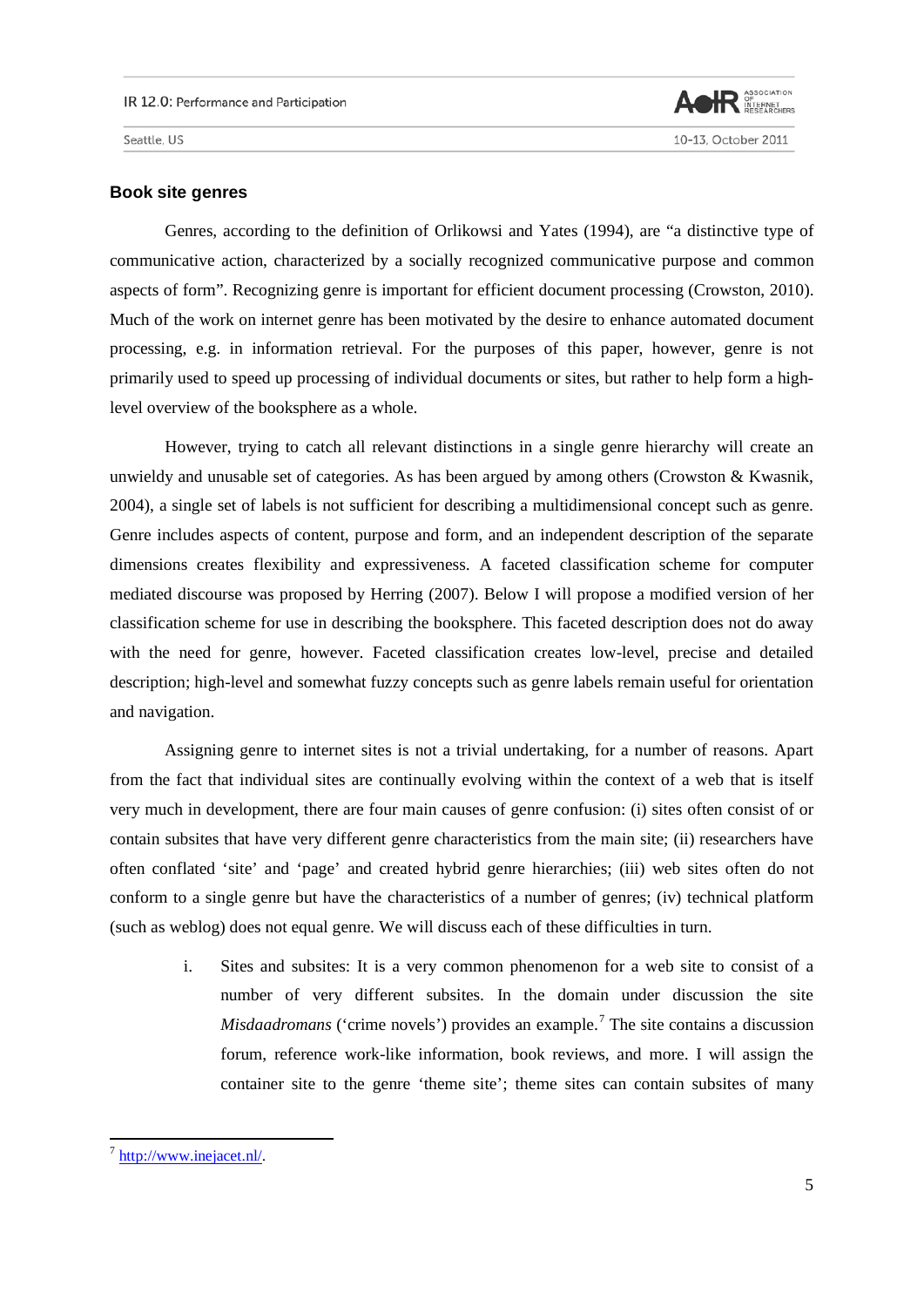

10-13, October 2011

different genres. The situation is encountered time and again in the book domain.<sup>[8](#page-5-0)</sup> A complication is that it is not always self-evident whether a collection of pages within a site (say: reviews) can be considered to be a proper subsite within the larger site (i.e. a visually, functionally or topically distinct, reasonably coherent set of pages within a larger site).

- ii. Sites and pages: In analyzing the genre of internet sites, many researchers have talked about the genre of 'web pages'. Meyer zu Eissen & Stein (2004) e.g. place web shop and help document at the same level, as if web shops couldn't have a help document. Web pages, however, can contain multiple sorts of items (Santini, 2007), and in turn many different sorts of items can form part of sites of clearly identifiable genres. The right targets for genre analysis are web (sub)sites and information items on web sites, and there is a many-to-many relation between site genres and item genres. E.g. an online bookseller (site genre) will display catalog information items, review pages, order forms, complaint forms and reviewer profile (information item genres). Conversely, book reviews (information item genre) are used in online booksellers, online magazines, specialized review sites, etc.
- iii. Multiple genres: sites can belong to multiple genres if they share the characteristics of two or more genres. An outspoken defender of this view is Santini (2008). Though some of the cases she mentions are better explained by modeling subsites within sites (i) or distinguishing site genre and information item genre (ii), there remain cases where two site genre labels apply. In the book domain some review sites are also ezines, such as *De Reactor* and *Recensent* ('Reviewer').<sup>[9](#page-5-1)</sup> Some theme sites are also home to a community, such as *Fantasy Realm*. [10](#page-5-2) A theme site can be integrated into an online bookshop, as in the case of bookseller *Athenaeum*. [11](#page-5-3)
- iv. Software versus genre: software platforms such as weblogs, bulletin boards and wiki's may seem wedded to particular site genres. It is quite common, however, to see them used for multiple purposes. Weblogs can be used for weblogs proper, but also for e-

<span id="page-5-0"></span><sup>&</sup>lt;sup>8</sup> E.g. *Literatuurplein* ('Literature Square'; [http://www.literatuurplein.nl/\)](http://www.literatuurplein.nl/), *Ezzulia*, and many others.

<span id="page-5-1"></span> $9 \text{ http://www.dereactor.org/}$  $9 \text{ http://www.dereactor.org/}$  $9 \text{ http://www.dereactor.org/}$  ('the reactor') and  $\frac{\text{http://www.derecensent.nl/}}{\text{http://www.derecensent.nl/}}$  ('the reviewer').

<span id="page-5-2"></span><sup>&</sup>lt;sup>10</sup> [http://www.fantasy-realm.nl/forum/.](http://www.fantasy-realm.nl/forum/)

<span id="page-5-3"></span><sup>11</sup> [http://www.athenaeum.nl/.](http://www.athenaeum.nl/)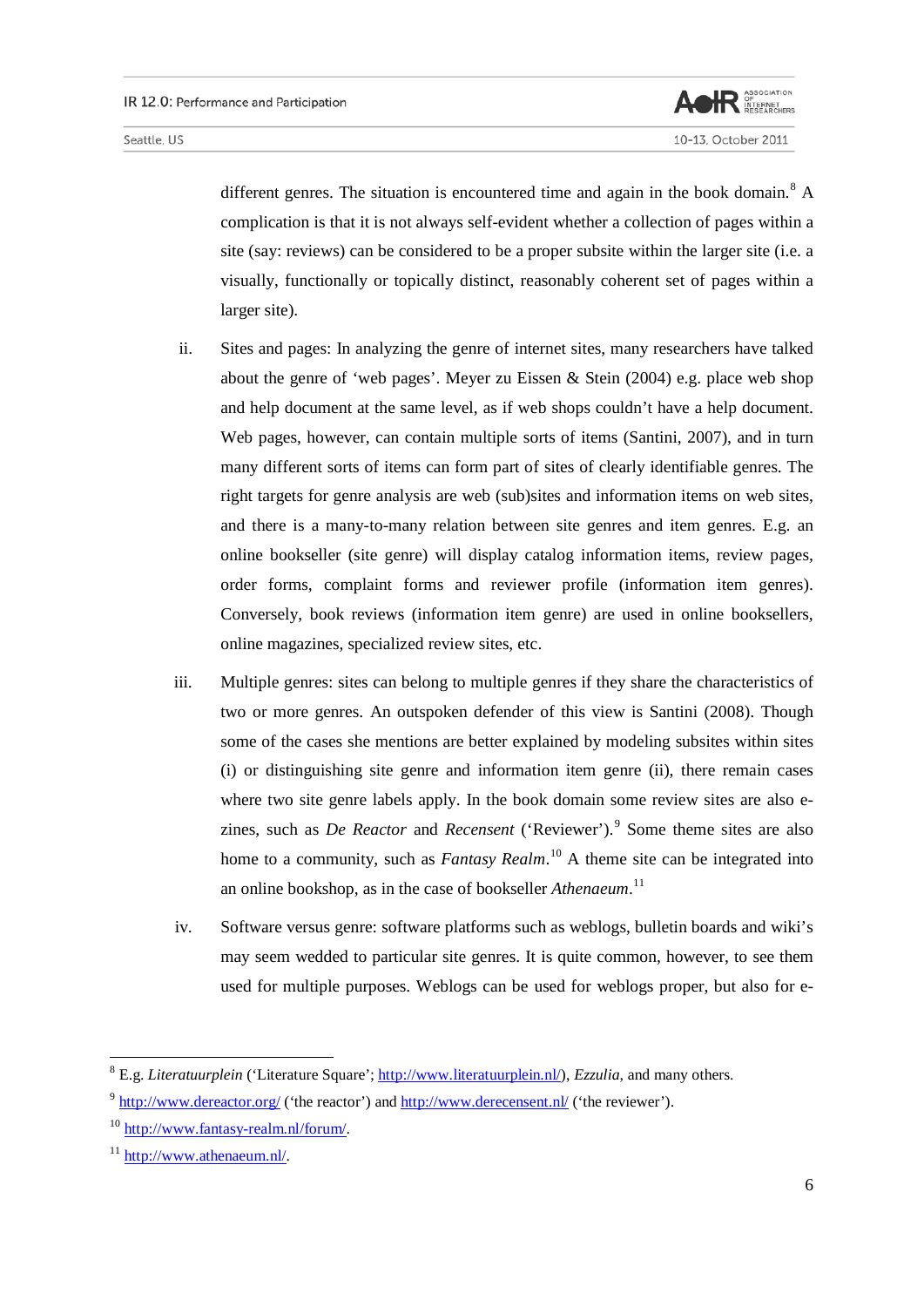

zines, such as *PinkBullets*, [12](#page-6-0) and reference sites, such as *Romantische boeken* ('Romantic novels').[13](#page-6-1) *The Chasing Dreams* theme site (about historical romance) maintains a bulletin board for forum discussions (the 'native' use of a bulletin board system) and a bulletin board that is used as a review site.<sup>[14](#page-6-2)</sup>

Taking into account these considerations, the site genres that I distinguish up to now are shown in Table 1.

|  |  |  |  | Table 1: Book site genres |
|--|--|--|--|---------------------------|
|--|--|--|--|---------------------------|

| Genre                  | Remarks and/or examples                                                                                                                                                                                                                                                                                                                                                                                                                                       |
|------------------------|---------------------------------------------------------------------------------------------------------------------------------------------------------------------------------------------------------------------------------------------------------------------------------------------------------------------------------------------------------------------------------------------------------------------------------------------------------------|
| Author site            | There are three main varieties of author sites: sites usually created by a publisher,<br>mainly for marketing purposes; sites created by an author to communicate with his<br>audience; and author weblogs. Sites devoted to a single author by fans I consider to<br>be theme sites (see below).                                                                                                                                                             |
| Book news site         | Site specializing in book news.<br>Example: VPRO boeken. <sup>15</sup> VPRO is a public broadcasting corporation known for its<br>willingness to experiment with internet applications.                                                                                                                                                                                                                                                                       |
| <b>Book SNS</b>        | Social Networking Site with book (or entertainment) specialization.<br>Examples: international sites with Dutch participants include Goodreads and<br>LibraryThing. <sup>16</sup> Dutch examples include 'entertainment community' Dizzie.nl (an<br>untranslatable neologism) and Boeklezers.nl ('readers of books'), which describes<br>itself as a 'network for social reading' and uses the slogan 'Discover new books and<br>make friends'. <sup>17</sup> |
| Buyer orientation site | Also known as consumer opinion platforms.<br>Examples include the international platform Ciao shopping, and BoekenBuzz<br>('BookBuzz') which describes itself as 'the fun site to order books' and 'the community<br>where you find everything about books'. <sup>18</sup> The site mixes characteristics of a<br>consumer opinion platform and a book SNS.                                                                                                   |
| Community home         | Site created by and home to a community.<br>An example is probably the theme site Fantasy Realm. <sup>19</sup> But more research is needed<br>to decide whether a group of people visiting a site can be called a community and the<br>site can be called the community's home.                                                                                                                                                                               |
| Edition                | Site making available an author's work.<br>Example: De open ruimte ('The open space') where a son is republishing his father's<br>complete works. <sup>20</sup>                                                                                                                                                                                                                                                                                               |
| E-zine                 | Online magazine.                                                                                                                                                                                                                                                                                                                                                                                                                                              |

<span id="page-6-0"></span><sup>12</sup> [http://www.pinkbullets.nl/.](http://www.pinkbullets.nl/)

<span id="page-6-1"></span><sup>13</sup> <http://romantischeliefdesboeken.web-log.nl/> ('romantic books about love').

<span id="page-6-2"></span><sup>14</sup> *Romance novels*, [http://www.romancenovels.nl/.](http://www.romancenovels.nl/)

<span id="page-6-3"></span><sup>15</sup> [http://boeken.vpro.nl/.](http://boeken.vpro.nl/)

<span id="page-6-4"></span><sup>16</sup> [http://www.goodreads.com/,](http://www.goodreads.com/) [http://www.librarything.nl/.](http://www.librarything.nl/)

<span id="page-6-5"></span><sup>17</sup> [http://www.dizzie.nl/,](http://www.dizzie.nl/) [http://www.boeklezers.nl/.](http://www.boeklezers.nl/)

<span id="page-6-6"></span><sup>18</sup> [http://www.ciao-shopping.nl/,](http://www.ciao-shopping.nl/) [http://www.boekenbuzz.nl/.](http://www.boekenbuzz.nl/)

<span id="page-6-7"></span><sup>19</sup> [http://www.fantasy-realm.nl/.](http://www.fantasy-realm.nl/)

<span id="page-6-8"></span><sup>20</sup> [http://www.cornetsdegroot.com/.](http://www.cornetsdegroot.com/)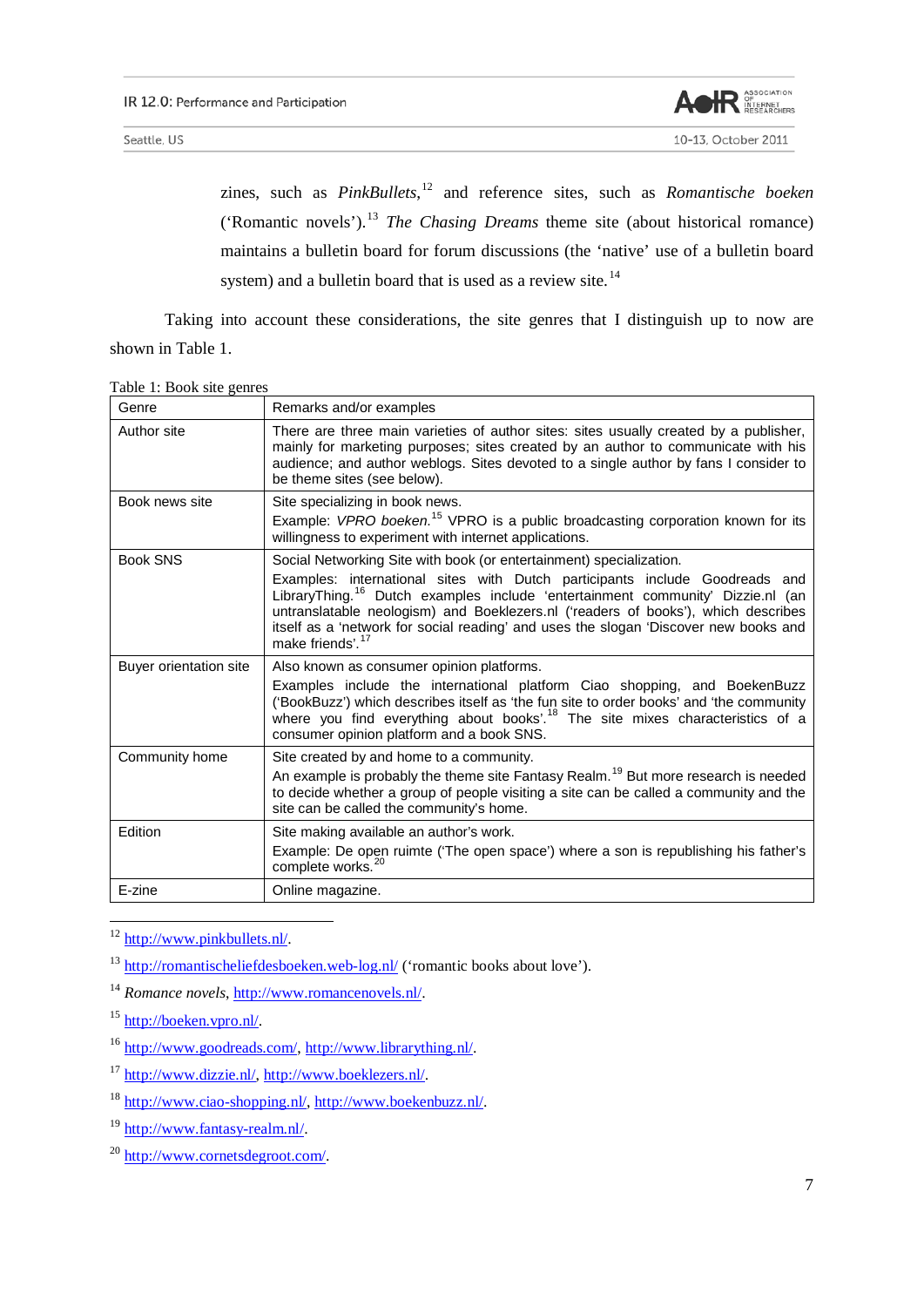#### IR 12.0: Performance and Participation



|                    | It is hard to define what constitutes a 'magazine' in the online world. I define it as a<br>frequently updated publication that answers to a concept, contains varied contents<br>and is run by an editorial board. An example is Meander, which describes itself as a<br>'literary e-zine', 'that wants to bring literature to the notice of a wide audience and<br>wants to provide a platform to budding authors. <sup>21</sup> The site is part of a larger theme<br>site that includes a news letter and an educational site that discusses classic Dutch<br>poems. |
|--------------------|--------------------------------------------------------------------------------------------------------------------------------------------------------------------------------------------------------------------------------------------------------------------------------------------------------------------------------------------------------------------------------------------------------------------------------------------------------------------------------------------------------------------------------------------------------------------------|
| Fan Fiction site   | Fan fiction is not book discussion in the strict sense, but it is still a reflection of the<br>original books' contents. It also affects the popularity of the original works. A Dutch<br>example is fanfic.nl. <sup>22</sup>                                                                                                                                                                                                                                                                                                                                            |
| Forum              | Discussion forums. Examples were mentioned in note 2.                                                                                                                                                                                                                                                                                                                                                                                                                                                                                                                    |
| Online book shop   | Might either be a fully online book shop or the online counterpart of a physical<br>bookseller or bookseller chain.<br>The most popular online bookseller in the Netherlands is the German firm Bol. <sup>23</sup><br>Online counterpart of a physical bookseller chain is Selexyz. <sup>24</sup>                                                                                                                                                                                                                                                                        |
| Organization site  | Site mainly devoted to supporting an (offline) organization's activities, may include<br>some book discussion or the occasional review.                                                                                                                                                                                                                                                                                                                                                                                                                                  |
| Print periodical   | Counterpart to print newspaper or magazine; book reviews are often accessible online<br>to non-subscribers.<br>Examples: newspaper NRC Handelsblad and magazine De Groene. <sup>25</sup>                                                                                                                                                                                                                                                                                                                                                                                 |
| Reference work     | Either work of encyclopedic nature or collection of data.<br>An example of the latter is Van roman tot roman ('From novel to novel'), a site that<br>attempts a comprehensive listing of Harlequin novels, with images of the front cover<br>and back cover text. <sup>26</sup> Wikipedia is an example of the former; another example is<br>infonu.nl ('infonow.nl'), a content farm (a commercial site that rewards authors based<br>on the ad revenue their articles bring in). <sup>27</sup>                                                                         |
| <b>Review site</b> | Collection of reviews. Review sites are often part of a theme site or share the<br>characteristics of e-zines. An example of the former is the site Misdaadromans<br>mentioned earlier. An example of the latter is Recensieweb, also mentioned above.                                                                                                                                                                                                                                                                                                                   |
| Summary site       | Sites collecting book summaries especially targeting high school students.                                                                                                                                                                                                                                                                                                                                                                                                                                                                                               |
| Theme site         | Multi-purpose site based on a theme, such as a literary genre (chicklit, fantasy, crime),<br>a single author, a period, WW II, etc. Theme sites are not necessarily about books<br>alone.                                                                                                                                                                                                                                                                                                                                                                                |
| Weblog             | Weblog written by (usually one) individual person(s). Magazines written from a<br>collective or corporate identity are not weblogs. Webloggers may specialize in genre<br>fiction or literature. Weblogs often seem mainly targeted at supporting the writer's<br>reflection (e.g. Boeklog). <sup>28</sup>                                                                                                                                                                                                                                                               |

<span id="page-7-0"></span><sup>&</sup>lt;sup>21</sup> [http://meandermagazine.net/.](http://meandermagazine.net/)

<span id="page-7-1"></span> $^{22}$  [http://fanfic.nl/.](http://fanfic.nl/)

<span id="page-7-2"></span><sup>&</sup>lt;sup>23</sup> [http://www.bol.com/nl/index.html.](http://www.bol.com/nl/index.html)

<span id="page-7-3"></span><sup>&</sup>lt;sup>24</sup> [http://www.selexyz.nl/.](http://www.selexyz.nl/)

<span id="page-7-4"></span><sup>25</sup> [http://www.nrcboeken.nl/,](http://www.nrcboeken.nl/) [http://www.groene.nl/boeken.](http://www.groene.nl/boeken)

<span id="page-7-5"></span><sup>26</sup> [http://www.romantotroman.nl/.](http://www.romantotroman.nl/)

<span id="page-7-6"></span> $^{27}$  [http://www.infonu.nl/.](http://www.infonu.nl/)

<span id="page-7-7"></span><sup>&</sup>lt;sup>28</sup> [http://boeklog.info/.](http://boeklog.info/)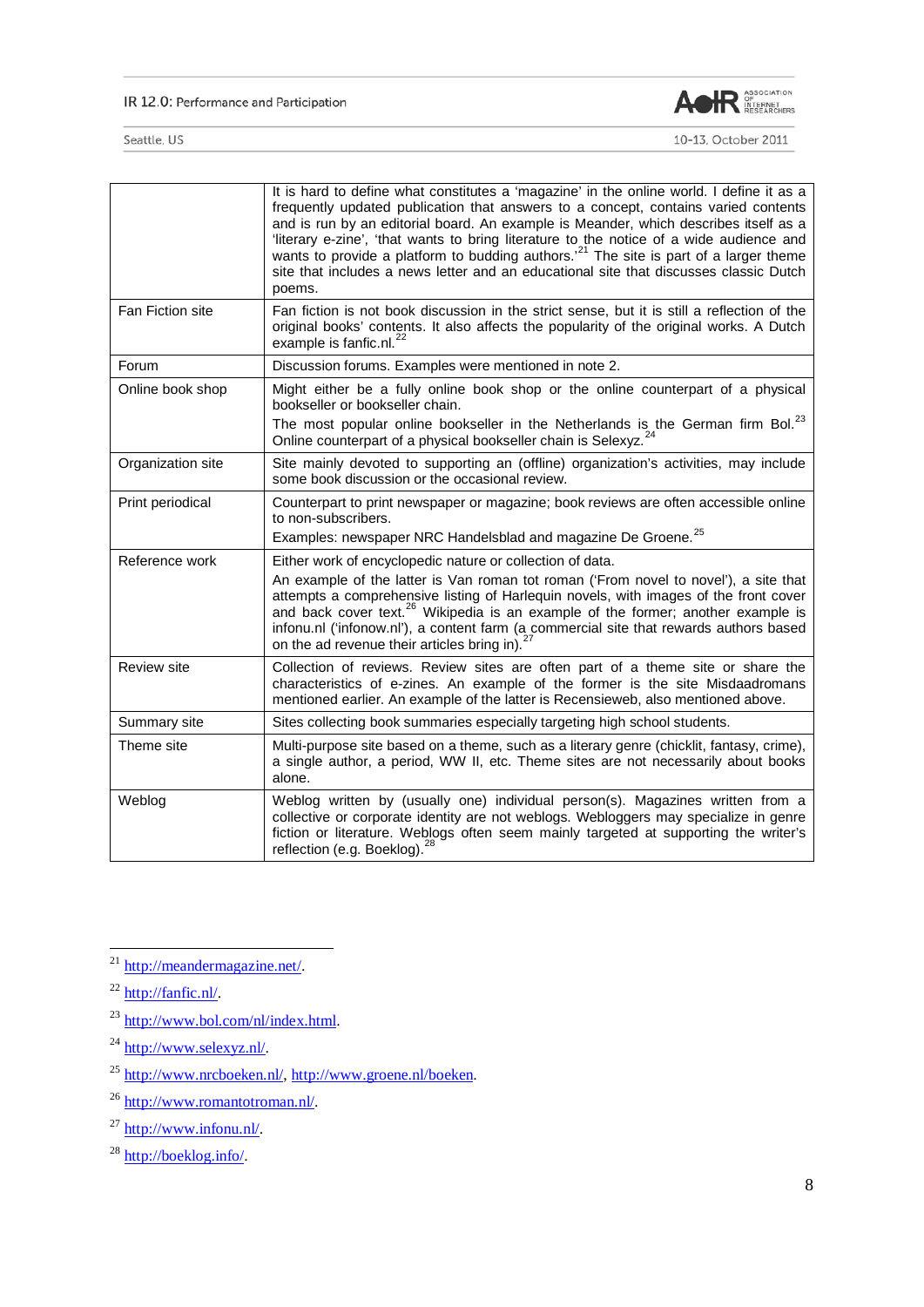

10-13, October 2011

Seattle, US

## **Further book site facets**

The facets I will use for describing sites in the Dutch booksphere are based on the facets given in (Herring, 2007). Some of Herring's facets do not apply, especially those concerned with medium, as opposed to what she calls 'situation', as all of the sites I discuss are web-based. In our case, message transmission is always asynchronous, messages are always logged, and message size is only rarely limited for technical reasons. Given the fact that we limit ourselves to the book domain, other facets can be filled in with more detail (such as topic or theme). The list of facets is not expected to be complete.

The facets that I will use are described in Table 2.

|  |  |  |  |  | Table 2: Book site facets |
|--|--|--|--|--|---------------------------|
|--|--|--|--|--|---------------------------|

| Name                       | Herring<br>code | Remarks                                                                                                                                                                                                                                                                                                                             |
|----------------------------|-----------------|-------------------------------------------------------------------------------------------------------------------------------------------------------------------------------------------------------------------------------------------------------------------------------------------------------------------------------------|
| Participation<br>structure | S <sub>1</sub>  | Herring mentions aspects such as:<br>number of participants<br>$\bullet$<br>configurations such as one-to-many vs. many-to-many<br>$\bullet$<br>anonymity/pseudonymity<br>Important are also:<br>participants' roles<br>$\bullet$<br>openness to new participants<br>$\bullet$                                                      |
| Participants               | S <sub>2</sub>  | Herring mentions demographic characteristics, status, computer or tool<br>proficiency and other relevant properties.<br>However, not all participants are natural persons, communicating as equals.<br>Many platforms are created by business or organizations, and their interests<br>determine the sites' possibilities.          |
| Topic                      | S <sub>4</sub>  | For the book domain, relevant aspects of topic are<br>book content (all, main, some)<br>book genre<br>$\bullet$<br>book period<br>$\bullet$<br>number of books discussed<br>if a site is only in part about books: what is the wider topic?<br>٠                                                                                    |
| Writing                    | S <sub>5</sub>  | Herring uses the word 'tone' to cover aspects such as playfulness, formality,<br>etc.<br>In the context of book discussion sites it is also important to include:<br>argumentation type<br>٠<br>depth of engagement with discussed books<br>$\bullet$<br>conversational aspects<br>$\bullet$                                        |
| Activity                   | S <sub>6</sub>  | Aspects of site activity are:<br>genre of information items (as opposed to site genre): review, discussion,<br>$\bullet$<br>comment, etc.<br>supported functionality: defining profiles, adding friendships, swapping<br>٠<br>books, cataloguing books, etc.<br>higher-level affordances. I discuss these in the following section. |
| Software platform          |                 | Platform can be weblog, forum, wiki or other.                                                                                                                                                                                                                                                                                       |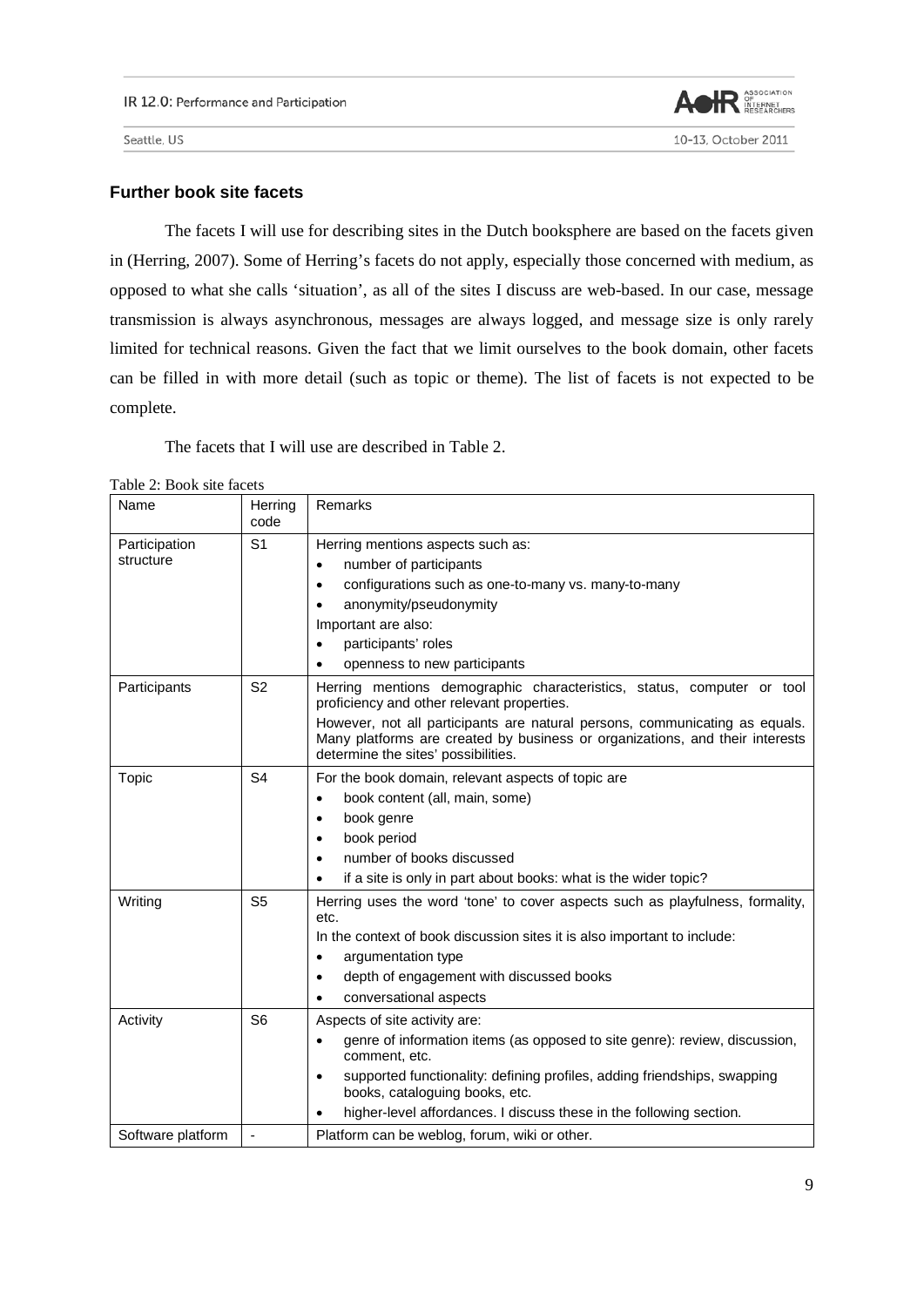

#### Participation structures

Not all participants are born equal. People participate in a certain role, and their position depends on that role, more than on the quantity of their contributions. Roles to be distinguished are site owner (often the site originator, perhaps the one who foots the bill), staff (assigned a role and responsibility by owner or community), (registered) member, non-member (can read and sometimes comment) and follower (through e.g. *Twitter*, RSS or mailed newsletter). To describe a site's functioning requires awareness of the participants' roles (Chan & Hayes, 2010; Preece  $\&$ Shneiderman, 2009). Another important site characteristic is openness: is it possible for non-members to become members without having to go through a selection procedure? From the perspective of literary reviewing, the most important difference between traditional reviewing practice and online book discussion is that traditionally, writing a review was the privilege of a few, while in most online sites anyone can review.

# Topic

Not all sites in the book domain devote themselves to books only. The book content facet says whether all, most or some of the content is book related. With respect to the book genre facet: book genres cannot be exhaustively listed, as communities can decide to focus on any group of books that they see fit. Genres might include: all, chicklit, Dutch, erotica, fantasy, fiction, general, genre (suspense, romance, etc., but not high literature), high literature, historical, historical romance, other, poetry, romance, single-author, suspense, young adult, youth.

## **Writing**

An examination of the practices of book discussion should take into account the type of arguments that are used in judging a book's merits. Are books judged by their emotional appeal, by their veracity, by stylistic merit? Do reviewers an explicit view on what constitutes quality in literature? Do they show awareness of the literary tradition surrounding a book? Site genres and sites (and reviewers) differ widely in these respects. A related aspect is the prevalence of reviews (monologue) vs. discussion (dialogue).

#### Activity

For Herring, activities are 'discursive means of pursuing interactional goals'. It includes information item genres, site functionalities and higher-level site affordances. I discuss affordances below.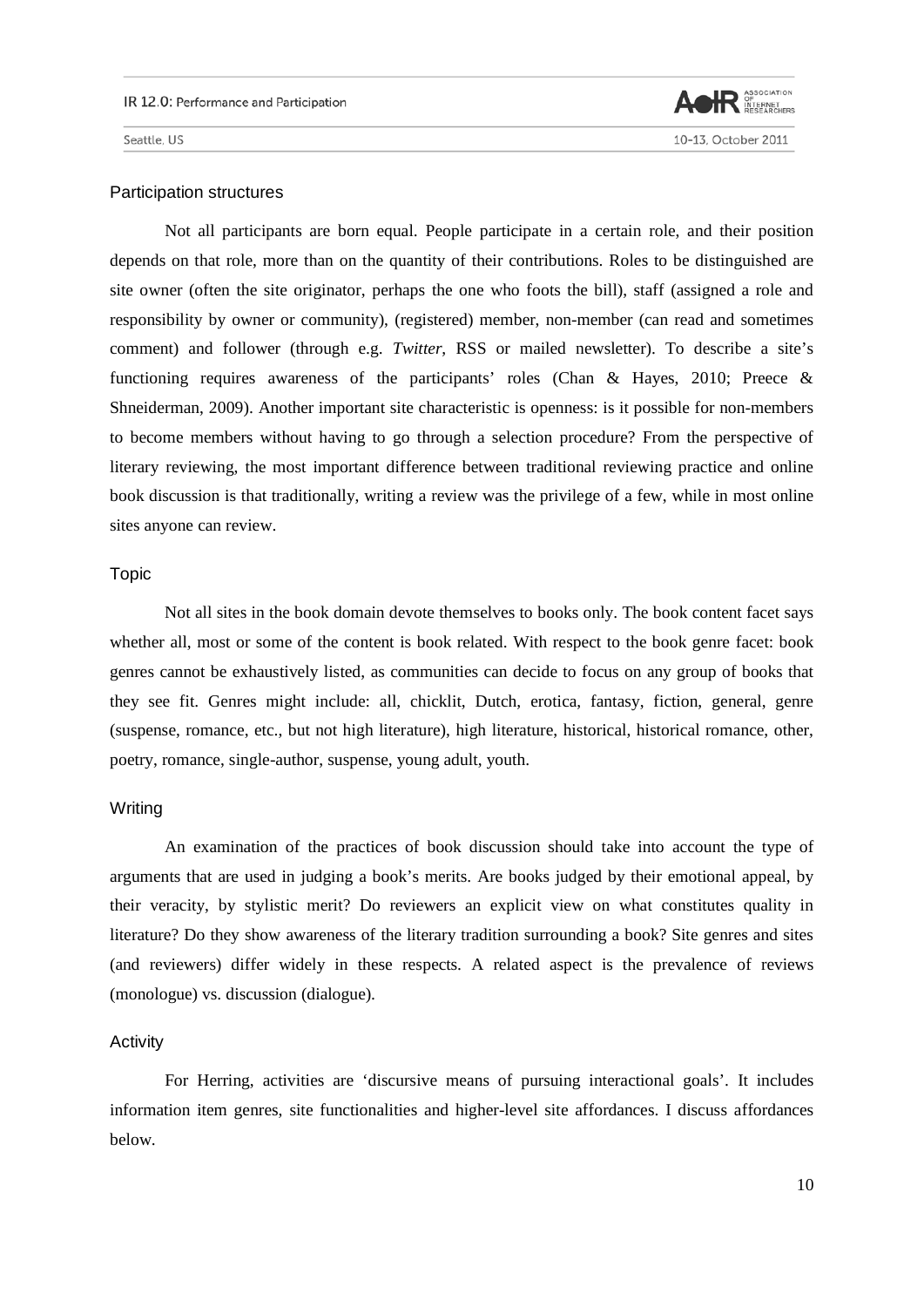

The information item genre, in contrast with the site genre, applies to individual items on the site. As discussed above, sites can contain multiple sorts of items, and a single sort of item can occur on multiple sorts of sites. The information item genres that occur most regularly in the book domain are: discussion (message-board type discussion), essay, interview, news item, poetry, personal messages, publisher description (description of book as given by publisher), publisher description-plus (slightly enhanced publisher descriptions), reference work item, response (brief response to book), review, review with discussion, summary (on book summary site), video item. Again, the list undoubtedly will be expanded in the future.

Site functionalities can be described as non-discursive means of pursuing interactional goals. For each site genre, certain functionality is expected. On a social networking site, one should be able to define profiles and probably some sort of 'friendship'. But not all sites where users can define profiles are thereby social networking sites. Functionalities that can be present are, among others: rating of books, buying / selling, cataloguing (either books read, to be read, or owned), commenting, creating profiles, creating friendships, creating subcommunities, discussion, private messaging, review rating, reviewer rating, swapping.

#### **Affordances**

An empirical investigation into what motivates people to write about books online, let alone into their reasons for choosing one site type over another, is beyond the scope of this paper. Still, sites with different characteristics provide their participants with different affordances, in the sense of a potential for action (Gaver, 1991). A genre analysis would not be complete without an enquiry into the sort of actions that the various sites facilitate.

The study of online genres in terms of affordances seems to be especially prevalent in the context of computer supported learning. There is also, however, an extensive literature on motivations for online activity, often in terms of gratifications sought or obtained, and gratifications tend to be formulated in terms of actions (having fun, earning money, acquiring status). An overview of motivations to produce user generated content is given in (Stöckl, Rohrmeier, & Hess, 2007).

Based on this a tentative list of online book discussion affordances might be:

- participation: play role in larger literary field
- community: socialize, build and maintain friendships, inform others
- status: publication, win recognition
- self-directed: self-presentation, reflect through writing, documentation of life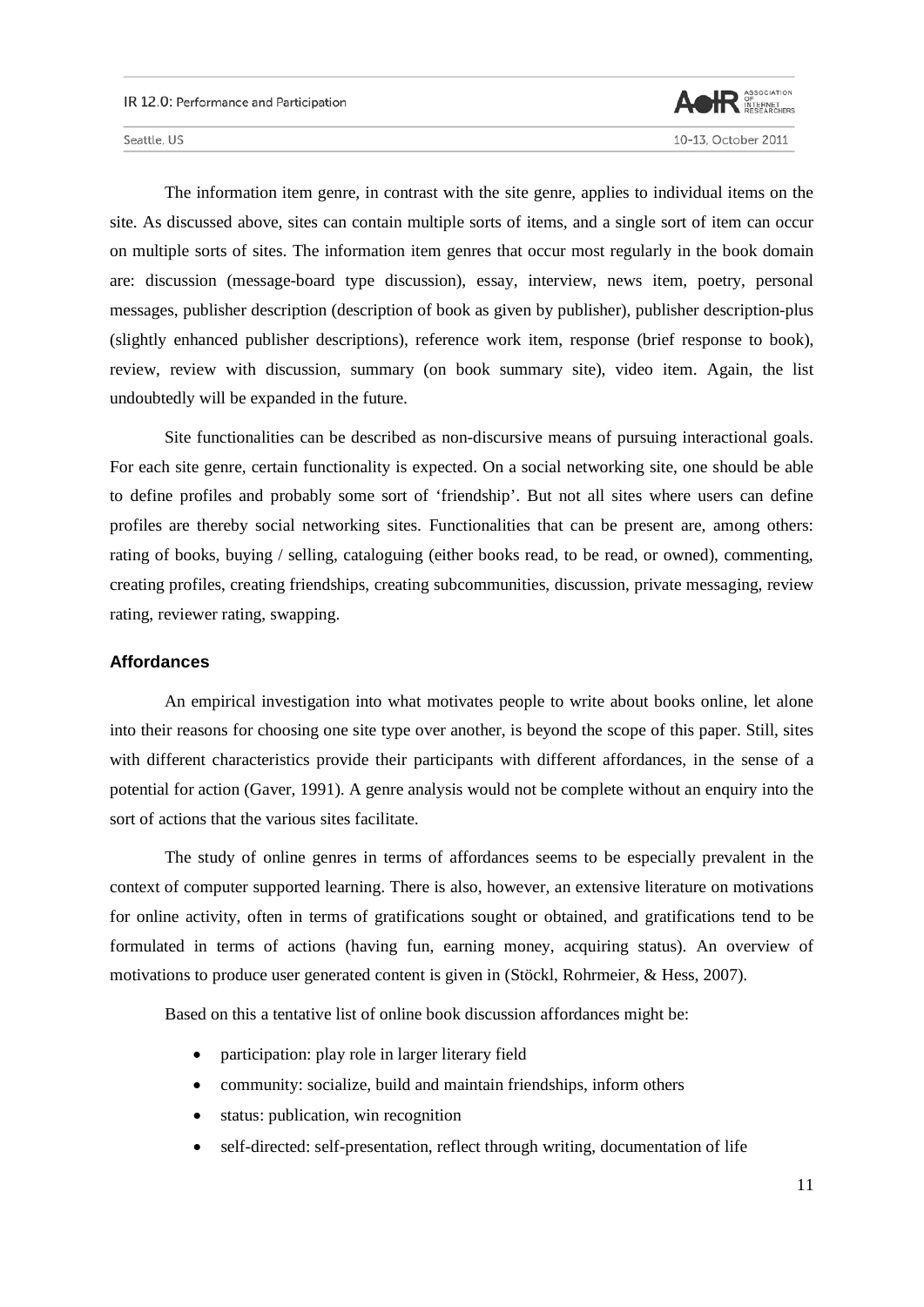

• practical: earn money, build career

There is no simple relation between the affordances listed here and the genres listed above. Review sites Rec*e*nsieweb and *de Reactor* show in their motto or subtitle ('New literature. New guides' and 'Platform for literary criticism' respectively) the ambition of playing a role on the national literary scene.<sup>[29](#page-11-0)</sup> Other review sites, such as *Lekkerlezen* ('Delightful reading'),<sup>[30](#page-11-1)</sup> completely lack that ambition, as the name shows. Genre-based theme sites such as *chicklit.nl* do not aspire to social relevance, while the WW II theme site  $Go2war2.nl$  certainly does.<sup>[31](#page-11-2)</sup>

Those looking for community features are perhaps best served by forums (Ridings & Gefen, 2004) and book SNSs (O'Reilly, 2009; Rutkoff, 2006). Writers and readers on consumer opinion platforms too are to some extent motivated by the sense of community (Hennig-Thurau, Gwinner, Walsh, & Gremler, 2004).

Status can probably be earned on all types of sites. While weblogs and the high-end review sites are probably the best platforms for the publication of original thought, status can also be the reward for leadership (Preece & Shneiderman, 2009) on other sites and can even be the result of one's reviews being rated highly on opinion platforms (Lampel & Bhalla, 2007).

For the self-directed affordances, blogging may be the most suitable platform (Tian, 2009), especially for reflecting through writing, honing one's writing skills and documentation of life. All platforms that facilitate personal rather than factual writing (that excludes e.g. the news sites, the reference sites and the summary sites) allow presentation of self, and participants will probably choose the genre that is most congenial to them.

Finally, the very practical affordance of making money is best served by becoming a professional book reviewer at a print newspaper or magazine. A step towards that goal may be writing reviews for a high-end e-zine or review site. Another option would be paid 'blogging' for the low-end e-zines or writing for content farms or consumer opinion platforms.

# **Conclusions**

Anyone who attempts a genre analysis of the booksphere will be confronted with the fact that, except for anecdotal evidence, most elementary information about the book discussion landscape is still missing. As yet we don't know anything about the age and gender distribution of forum site

<span id="page-11-0"></span><sup>&</sup>lt;sup>29</sup> 'Web of reviews' [\(http://www.recensieweb.nl/\)](http://www.recensieweb.nl/) and 'The reactor' [\(http://www.dereactor.org/\)](http://www.dereactor.org/).

<span id="page-11-1"></span><sup>30</sup> [http://www.lekkerlezen.net/.](http://www.lekkerlezen.net/)

<span id="page-11-2"></span><sup>31</sup> <http://www.chicklit.nl/> and [http://www.go2war2.nl/Recensies/.](http://www.go2war2.nl/Recensies/)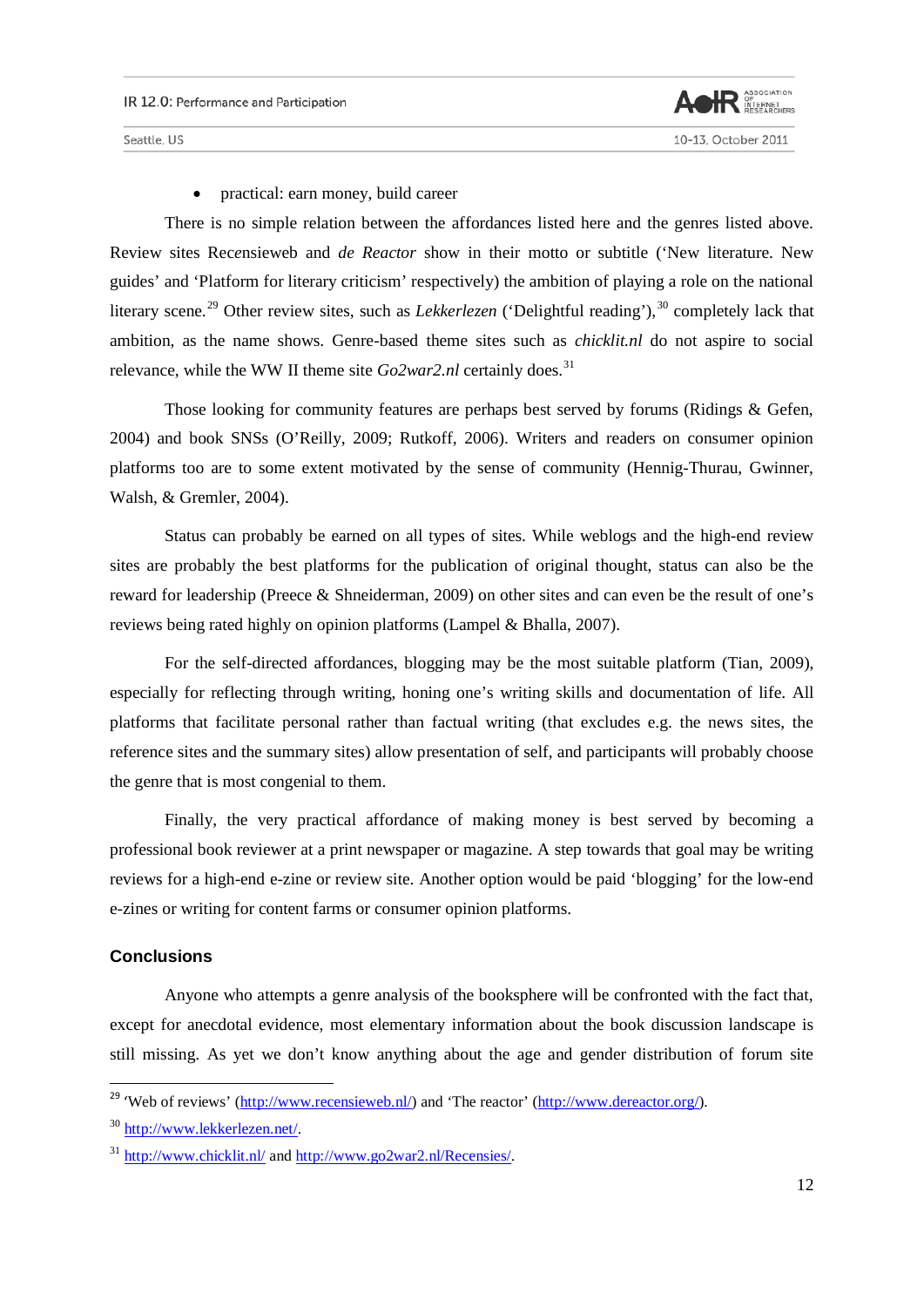

participants vs. web loggers. We have no idea to what extent participants in book social network sites overlap with those participating in bulletin board discussions. We don't know whether popular fiction is discussed more or less than high literature or romantic fiction more than fantasy. We don't know the education levels of the people visiting these sites. We don't know why they visit the sites.

Books have for ages been important in the creation and transmission of knowledge, ideas and sensibilities. Book reviewing and book discussion have been important elements in this culture of the book. It is hard to predict to what extent and in what form we will still read books twenty or fifty years from now. But it is likely that book discussion and book reviewing will remain relevant, and tracking changes in book reviewing as the practice moves online is important for understanding the future culture of reading.

As we have seen, given the online world's permanent state of flux a genre analysis of the booksphere is a hazardous undertaking. The genres we distinguish now may merge or split or be overtaken by others a few years from now. The value of this paper then may be primarily in having documented the present state of the Dutch booksphere.

However that may turn out, this genre analysis does raise some interesting follow-up questions. The following would seem promising areas for further research: (i) the sites' audiences: demographic properties of site visitors, overlap in visitors between book sites and with other sites; (ii) the books discussed and the nature of the discussions; (iii) the effect of site events and external events on other sites of the same or different genre; and (iv) the effect of online discussions in the various site genres on sales, popularity and reputation of books and writers.

All of these questions focus on the sites themselves and their effects. However, what from a research perspective may be one of the most promising aspects of book discussion sites is what they can tell us about how people read, why people read, and what reading does to them. The study of literature has in the past been dominated by non-empirical approaches, focusing on interpretation of literary works rather than on what literary reading does to readers (Miall, 2006). The availability of large amounts of reader-written material detailing actual readers' responses to books should provide a stimulus to empirical reading research. The various site genres may correspond with different strategies for dealing with the emotional and intellectual impact books can have. Site affordances, like beauty, are in the eyes of the beholder, and age, character or personal history may predispose readers towards certain site genres, as they do to certain book genres (Correa, Hinsley, & de Zúñiga, 2010).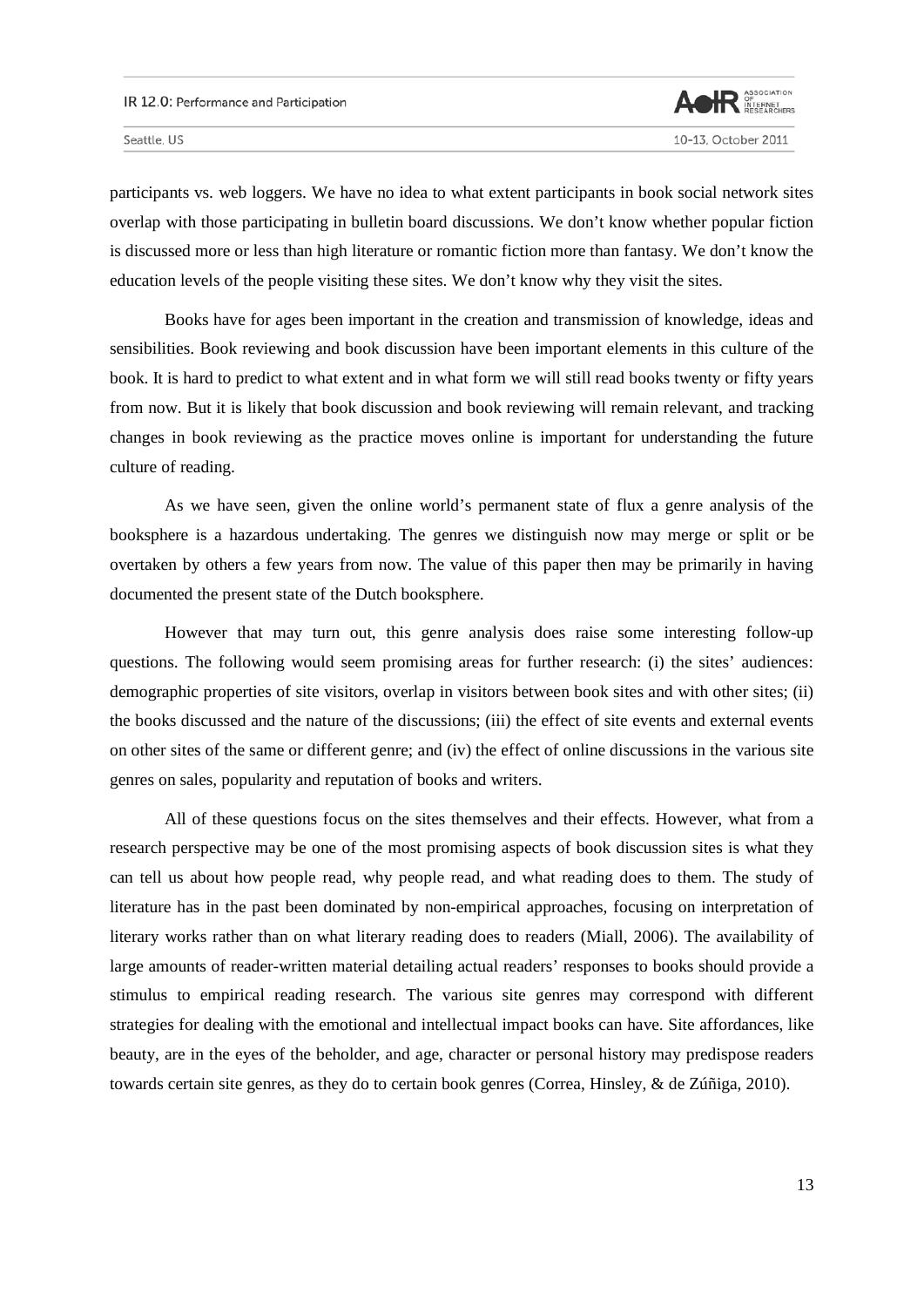

10-13, October 2011

Seattle, US

## **References**

Bendel, O. (2009). *User-generated Nonsense. Literaturbesprechungen von Laien im Web 2.0*. Retrieved from http://www.heise.de/tp/artikel/30/30206/1.html

Bruns, A. (2008). *Blogs, Wikipedia, Second Life, and beyond: From production to produsage*. New York: Peter Lang.

Chan, J., & Hayes, C. (2010). Decomposing Discussion Forums using User Roles. *Proceedings of the WebSci10: Extending the Frontiers of Society On-Line*.

Chaves, E. (2008). The War between n+ 1 and The Elegant Variation, Or When Production Overlooks Consumption in the Literary Political Economy. *Fast Capitalism*, *4*(1).

Correa, T., Hinsley, A. W., & de Zúñiga, H. G. (2010). Who interacts on the Web? The intersection of users' personality and social media use. *Computers in Human Behavior, 26*(2), 247-253.

Crowston, K. (2010). Internet genres. In *Encyclopedia of Library and Information Science* (pp. 2583- 2596): Taylor & Francis London, UK.

Crowston, K., & Kwasnik, B. H. (2004). A framework for creating a facetted classification for genres: Addressing issues of multidimensionality. *Proceedings of the 37th Annual Hawaii International Conference on System Sciences (HICSS'04)* - Track 4.

Dietz, L. (2010). Inferring Shared Interests from Social Networks. *NIPS Workshop on Computational Social Science and the Wisdom of Crowds*. Retrieved from http://www.cs.umass.edu/~wallach/workshops/nips2010css/papers/dietz.pdf

Domsch, S. (2009). Critical genres. Generic changes of literary criticism in computer-mediated communication. In J. Giltrow & D. Stein (Eds.), *Genres in the Internet: issues in the theory of genre* (pp. 221-238). Amsterdam: John Benjamins Publishing Company.

Efimova, L., Hendrick, S., & Anjewierden, A. (2005). Finding 'the life between buildings': An approach for defining a weblog community. *Internet Research*, 6, 1997.

Gaver, W. W. (1991). Technology affordances. *Proceedings of the SIGCHI conference on Human factors in computing systems: Reaching through technology*.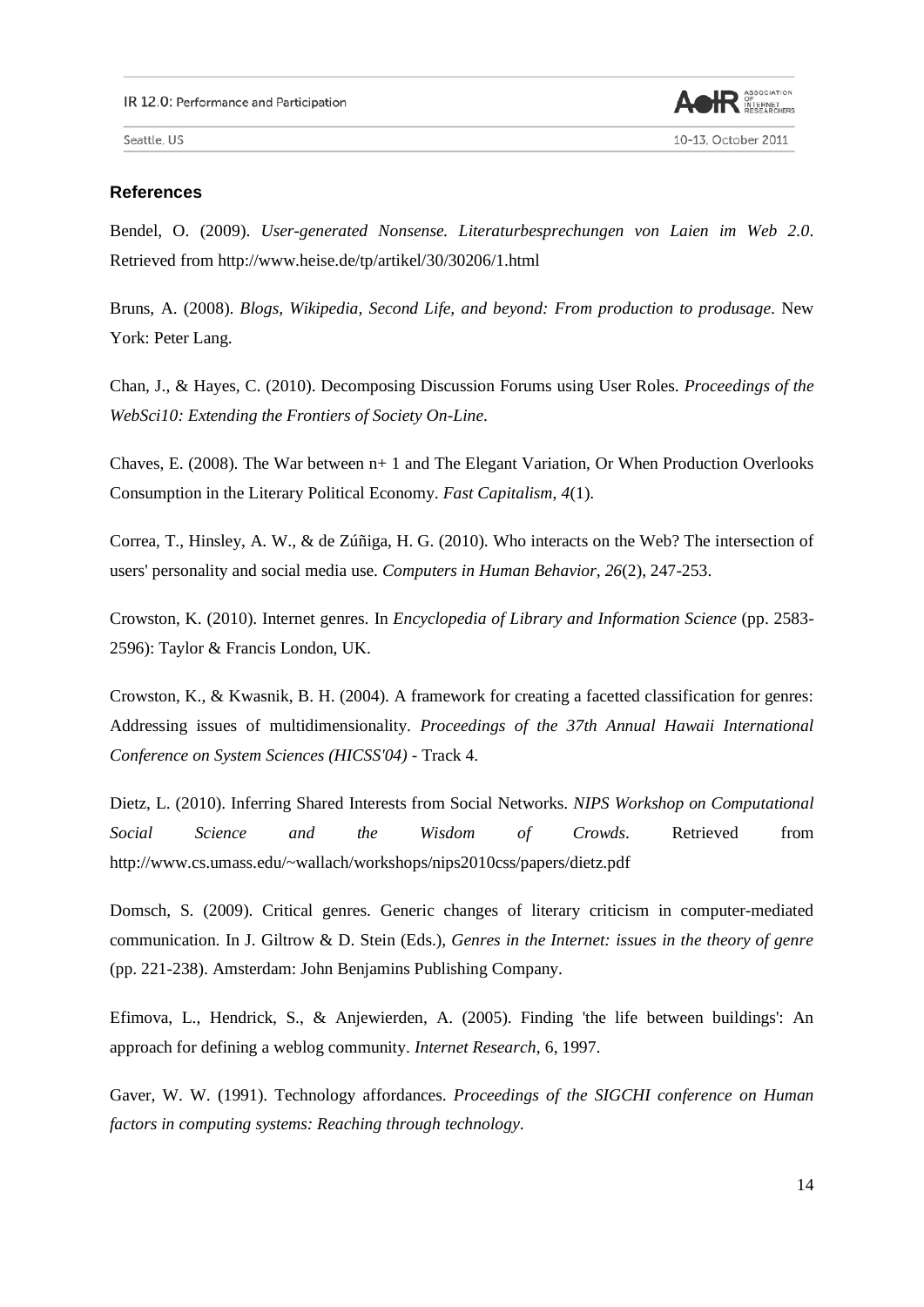

10-13, October 2011

Seattle, US

Grafton, K. (2010). *Paying attention to public readers of Canadian literature: popular genre systems, publics, and canons*. University of British Columbia, Vancouver.

Hennig-Thurau, T., Gwinner, K. P., Walsh, G., & Gremler, D. D. (2004). Electronic word of mouth via consumer opinion platforms: What motivates consumers to articulate themselves on the Internet? *Journal of Interactive Marketing, 18*(1), 38-52.

Herring, S. C. (2007). A faceted classification scheme for computer-mediated discourse. *Language@ Internet, 4*(1), 1-37.

Hodkinson, P. (2007). Interactive online journals and individualization. *New Media & Society, 9*(4), 625.

Kirsch, A. (2007). The Scorn of the Literary Blog. *New York Sun*. Retrieved from http://www.nysun.com/arts/scorn-of-the-literary-blog/56368/

Lampel, J., & Bhalla, A. (2007). The role of status seeking in online communities: Giving the gift of experience. *Journal of Computer Mediated Communication, 12*(2), 434-455.

Leadbeater, C., & Miller, P. (2004). *The Pro-Am Revolution*. London: Demoso.

McDonald, R. (2007*). The death of the critic*. London, New York: Continuum International Publishing Group.

Meyer zu Eissen, S., & Stein, B. (2004). Genre classification of web pages. *KI 2004: Advances in Artificial Intelligence*, 256-269.

Miall, D. S. (2006). Empirical Approaches to Studying Literary Readers. *Book History*, 9, 291-311.

O'Reilly, T. (2009). Goodreads vs Twitter: The Benefits of Asymmetric Follow. *O'Reilly Radar*, 25, 2009.

Orlikowski, W. J., & Yates, J. A. (1994). Genre repertoire: The structuring of communicative practices in organizations. *Administrative science quarterly, 39*(4), 541-574.

Preece, J., & Shneiderman, B. (2009). The reader-to-leader framework: Motivating technologymediated social participation. *AIS Transactions on Human-Computer Interaction, 1*(1), 5.